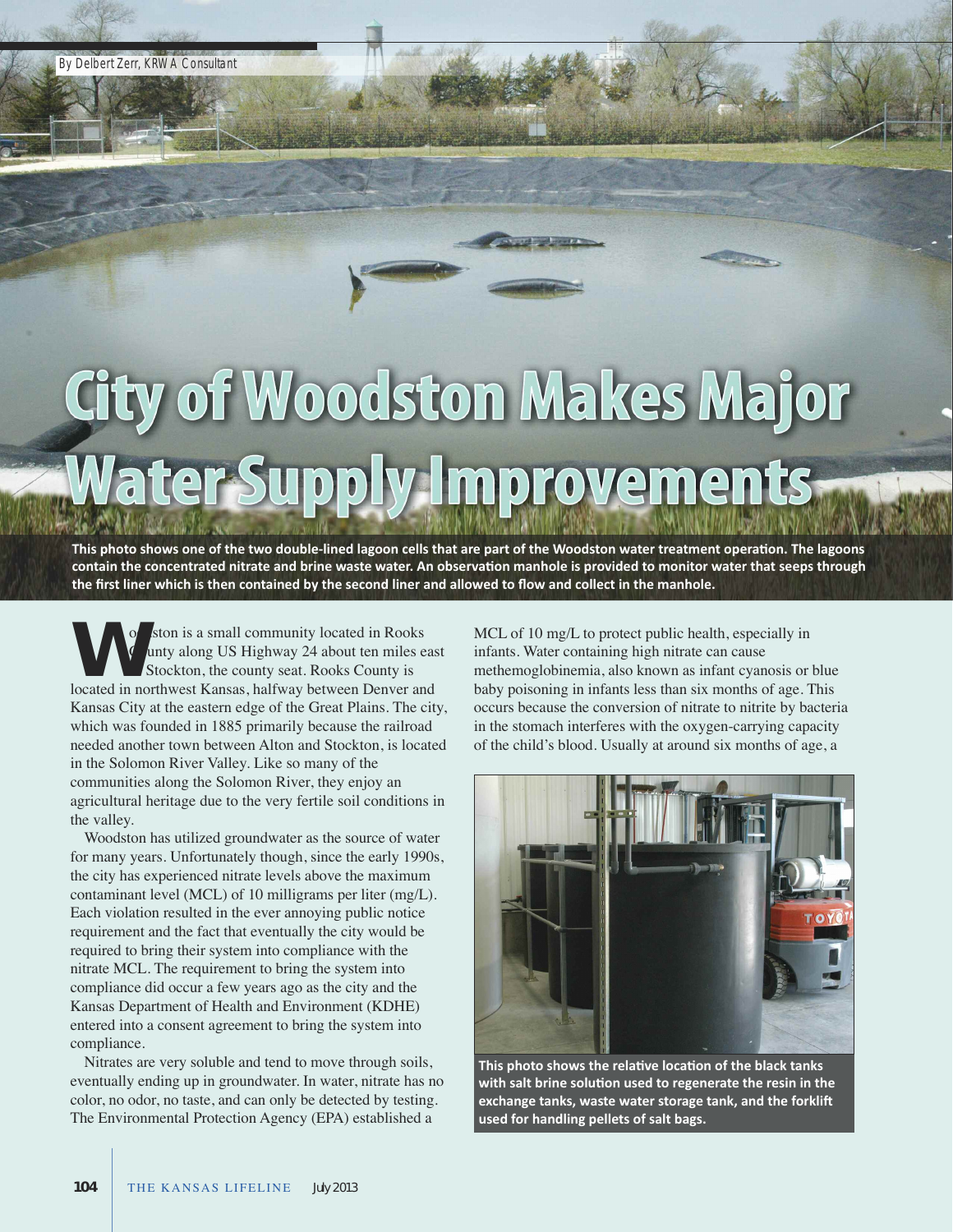child's digestive system should be fully developed and should no longer suffer from the effects of nitrate poisoning.

## **Considering options**

Ron Turnbull, former councilman, is retired from the Goodyear Tire and Rubber Company and by his own admission, had the time to be on site throughout the system upgrade. he stated that the city first considered looking for groundwater that would comply with the nitrate standard. he noted that the city checked private and irrigation wells in the area and found that most wells had high nitrate levels, some as high as  $35 \text{ mg/L}$ . As a result, the city felt that even if they could locate wells lower in nitrate, it would be only a matter of time

before they would have problems again with nitrate. The only problem though was that Woodston, with a population of only 136, could not afford to make improvements to the system unless financial assistance could be obtained.

The next step taken by the city was to search for and hire an engineering firm to lead them through the process and to design a project. Ron Turnbull stated that after researching the issue, the city made the decision to pursue the construction of a nitrate removal plant. Also, if sufficient

funding could be secured, the city would include other improvements in the overall project. Eventually the city was able to obtain funding utilizing funds as directed by the American Recovery and Reinvestment Act (ARRA) from the following sources: \$344,000 from the Department of Commerce in the form of a Community Development Block Grant (CDBG) along with a grant of \$455,000 and loan of \$360,000 from the United Stated Department of Agriculture Rural Development (UsDa-RD). **removal vessel in use. The entire plant and well pump operation is controlled automatically by computer.**

## **Why the City Sent Personnel to Wichita**

By Joe Cabrinha, Mayor, City of atwood (as published in the *Rawlins Co*. *Square Deal*, 4/18/2013)

**E** ach year at the end of March, the **.**<br>■ Kansas Rural Water Association holds an annual conference. This conference offers many important opportunities for the city in regard to our water and wastewater systems.

For the city crew, it offers annual water and wastewater certification instruction and testing. For the water clerk, it offers administrative updates. For the city attorney, specific water and wastewater case law is discussed. For the city council and mayor, it offers governing body instruction and seminars.

This conference brings together all the water and wastewater people in the state of Kansas, including federal and state

regulators and funding agencies, consultants, engineers, academics and suppliers.

Over 40 various classes of instruction are offered, as well as day-long courses in subjects relevant to all who attend.

Besides attending many of the instructional sessions, we were able to meet with Ranson Financial, as the KRWA Finance Authority, regarding refinancing and utility rate evaluation, and USDA/Rural Development and Kansas Department of Health and Environment regarding possible funding for wastewater collection system improvements.

In each case, we were accompanied by a principal of Miller and Associates, the city

of Atwood's consulting engineer for this project. At no other place and time are all these people available together in one location.

About 2,200 people from 250 or more cities and rural water districts attend the annual KRWA conference. Most of the attendees are water and wastewater operators from rural communities like Atwood.

The benefits that accrue to the city from these conferences offer the opportunity to certify our operators, improve our utility operations and gain favorable funding for our projects. This is time and money well spent for now and into the future.

**"For the city crew, it offers annual water and wastewater certification instruction and testing. For the water clerk, it offers administrative updates. For the city attorney, specific water and wastewater case law is discussed. For the city council and mayor, it offers governing body instruction and seminars. "**

*– Joe Cabrinha, Mayor*



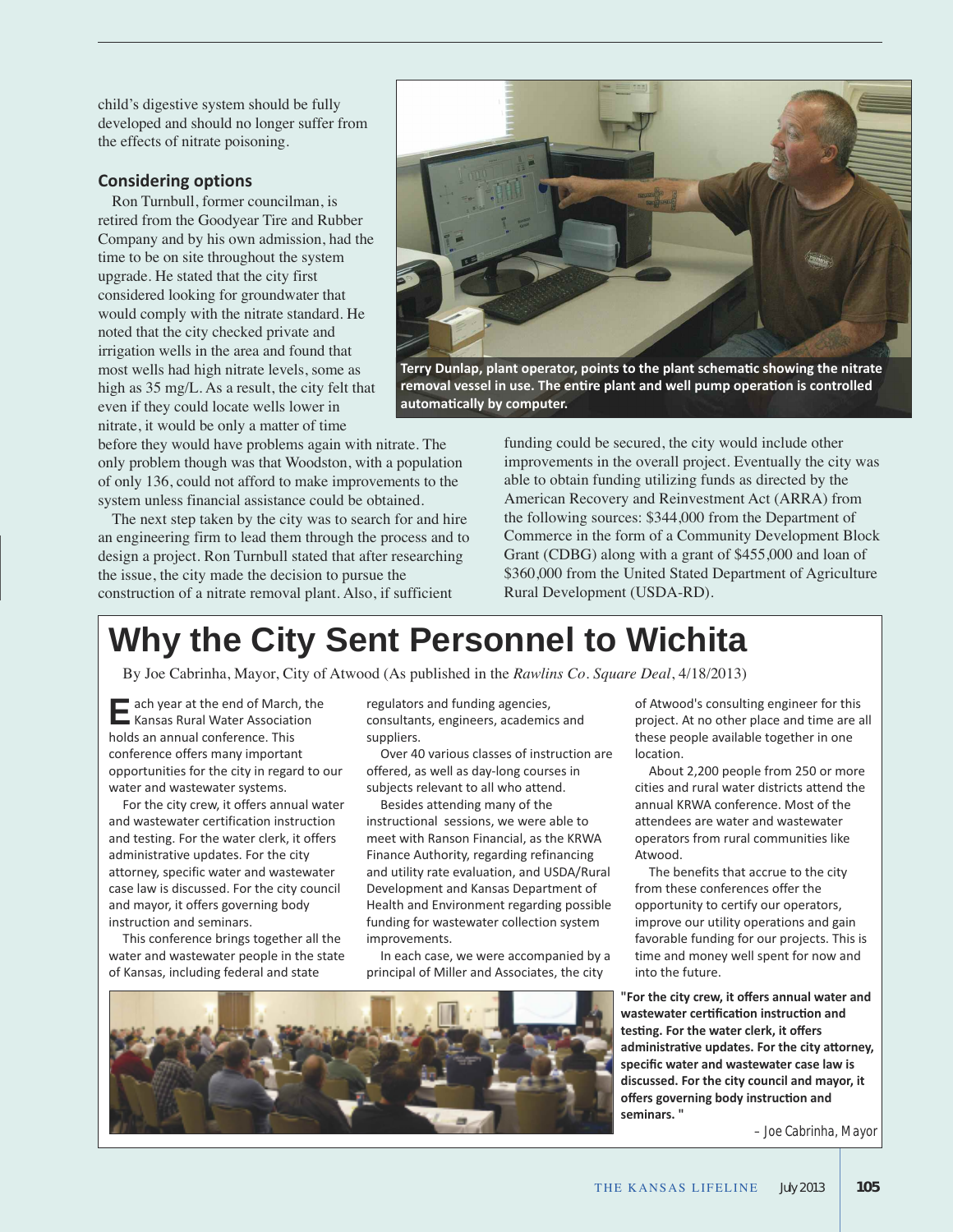

**Well No. 4 was rehabilitated with new piping and a new 15 HP pump and motor. A standby generator was also provided at this well.**

With a total of \$1,159,000 available to improve the system, the city set their sights on also improving their water source. The improvements included eliminating the existing Well No. 3, which had nitrate values as high at 13.0 mg/L, and replacing it with a new well (Well No. 5). Well No. 4, which had nitrate levels as high as 10 mg/L, was completely refurbished with new piping and a new pump motor. The existing 10 HP pump motor was

**The nitrate removal plant is an ion-exchange unit that operates very similarly to home water softeners in that sodium chloride (salt brine) is used in the regeneration procedure.**

The nitrate removal plant is an ion-exchange unit that operates very similarly to home water softeners in that sodium chloride (salt brine) is used in the regeneration procedure. The main difference of course is the type of resin used in the exchange vessels. Nitrate removal exchange vessels utilize anion resins that are nitrate-selective, preferring nitrate over other competing contaminants. The plant in Woodston has three vessels, each having a capacity of 160 gpm. The flow through the vessels is controlled automatically by a computer. This allows for continuous operation by switching from vessel to vessel after a predetermined volume passes through each vessel. Each vessel was designed for 151,200 gallons to flow before switching to the next vessel. Currently, all water

being pumped from the wells is being treated and the nitrate level in the finished water is around 2.2 mg/L. Plans are to eventually allow enough raw water to bypass the treatment system so the nitrate level leaving the plant will be in the 4.0 to 4.5 mg/L range. Standby generators were provided at both the treatment plant and Well No. 4.

As in all water treatment plants, there is a waste stream that needs to be processed. at each vessel, 1,730 gallons of wastewater consisting of

replaced with a 15 HP motor. Each well is capable of producing 160 gallons per minute (gpm).

backwash water and wastewater from the regeneration process flows to a two-cell double-lined lagoon system.



**Salina Supply Company** Mueller Waterworks . Badger Meters -Smith-Blair Clamps . Pumps . Pipes . Valves · Fittings · Chlorination Equipment

> Contact: Mark Zimmerman **Rick Sullivan** Mark Pool

Wholesale Plumbing, Heating, Air Cond. & Municipal Supplies 302 N. Santa Fe . P.O. Box 1997 . Salina, KS 67402 (913)823-2221 · (800)288-1231 · Fax (913)823-3532



**GroundWaterAssociates,Inc.**

**EXPERTISE IN WATER & WELLS**

1999 n. aMiDOn sT., sTe. 218 WiChiTa, Kansas 67203 P.O. Box 3834

WiChiTa, Kansas 67201